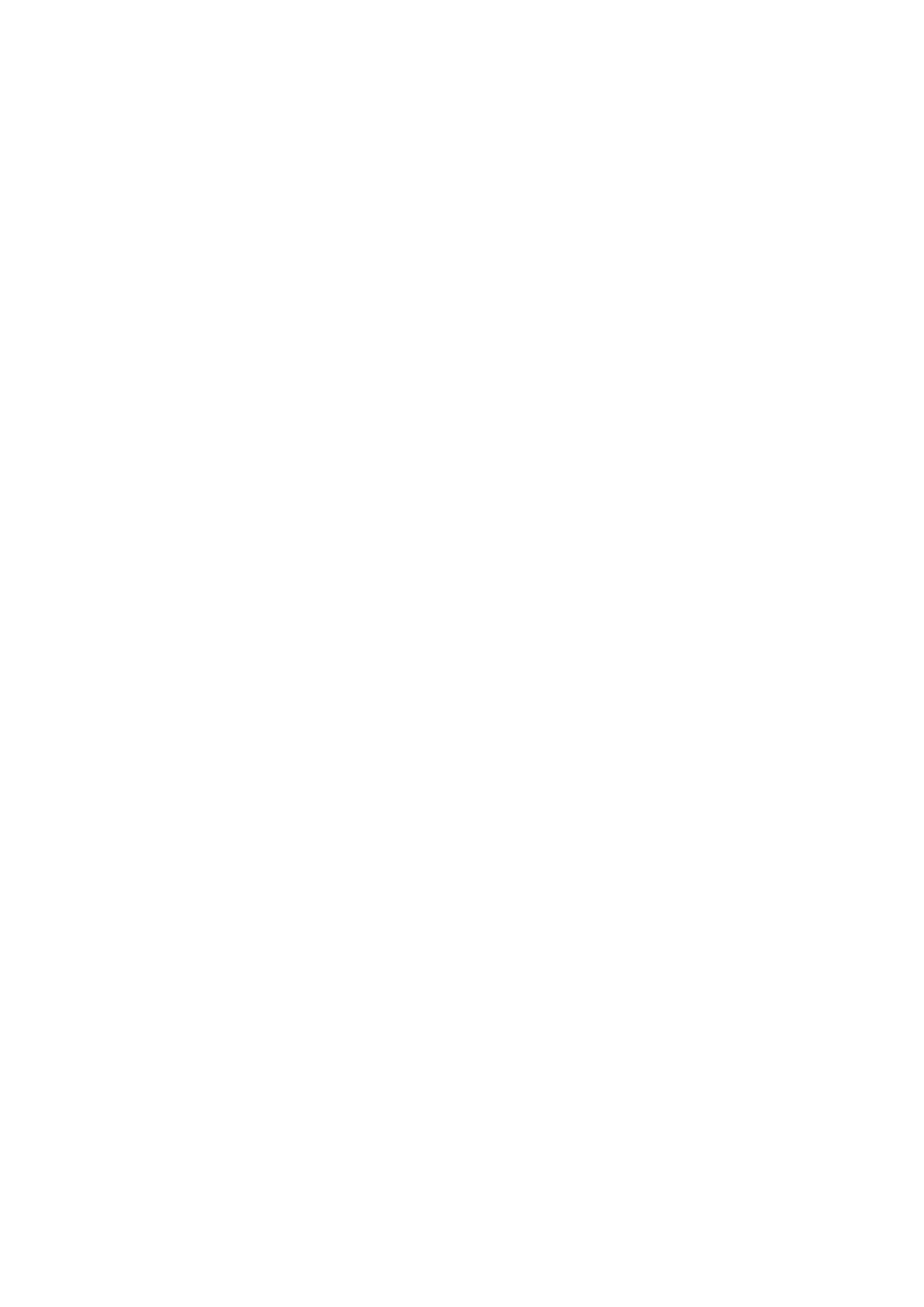

#### <span id="page-2-0"></span>**DRAFT VO.1**

Feedback from the Aotea / Great Barrier Local Board to support Auckland Council's submission on the proposed amendments to the **National Environmental Standards for Sources of Human Drinking Water** 

#### 22 February 2022

The Aotea / Great Barrier Local Board provides the following feedback to inform a council-wide submission on the proposed amendments to the Kia kaha ake te tiakina o nga puna wai-inu / Improving the protection of drinking-water sources: Resource Management (National Environmental Standards for Sources of Human Drinking Water) Regulations 2007 consultation document (NES-DW).

The Aotea / Great Barrier Local Board is supportive of ensuring the protection of, and access to, clean healthy human drinking water.

#### **Introduction**

The Aotea / Great Barrier Local Board note that there is no public water supply network in its area.

Residents predominantly rely on rainwater collections with some properties having access to stream sources or aquifer / artesian bore supply.

No formal on-island water supplies exist. The community face periods of peak demand over summer periods when the population swells and less rain falls. The local board have provided a grant to a not-for-profit organisation to support collective purchasing and distribution of water tanks to support household resilience. An Auckland Council managed emergency supply is also being established via bore access to provide the island with resilience enabling water containers of up to 20 litres being filled for essential use.

#### **Contextual planning references**

The Aotea / Great Barrier Local Board is a strong advocate for clean drinking water and the need for it to be freely available to support island resilience.

#### Aotea / Great Barrier Local Board Plan 2020

The board has Ko te tino hia hia ki a manawaroa to tatou motu / Our island is resilient as its sole outcome. It identifies a desired future where 'our food and water supply are safe and secure'.

The plan identifies the associated initiatives:

- Is establishing an emergency potable water supply
- Acknowledge that the Waitangi Tribunal has stated that the Treaty of Waitangi provides for Māori proprietary interest in water bodies, as well as the exercise of tino rangatiratanga and kaitiakitanga over water, and work alongside mana whenua to ensure safe and clean drinking water for everyone
- Establish a water security plan that starts with an understanding of our aquifers
- Support AoteaOra to establish a drinking water refill programme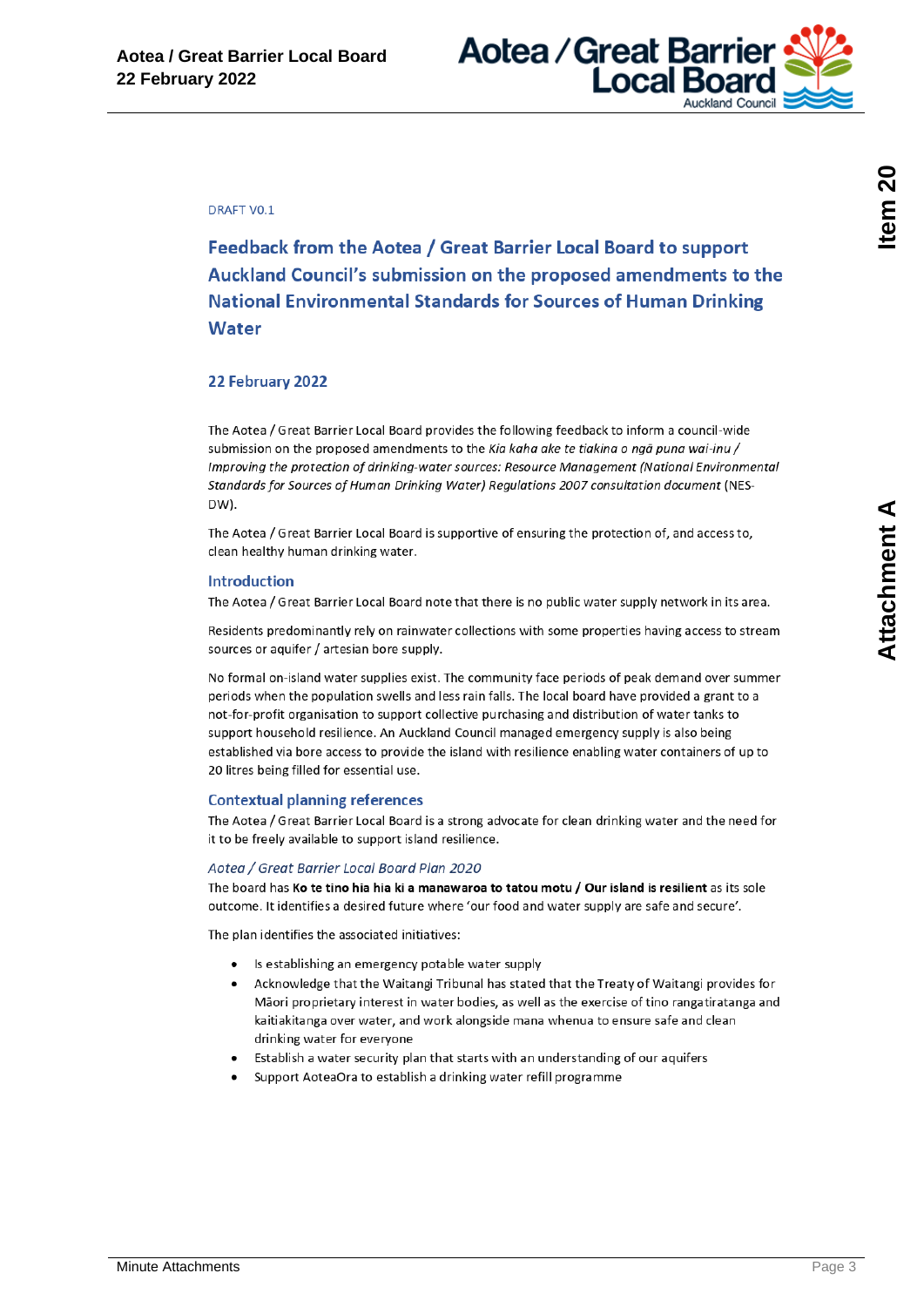

- Mitigate the effects of climate change by restoring freshwater ecosystems to provide ecological services such as flood mitigation, habitat for native biodiversity, sedimentation reduction, and carbon sequestration through riparian planting
- Deliver a local freshwater stream quality programme to identify and mitigate pollution sources.

### Specific Aotea / Great Barrier Local Board feedback to this drinking water consultation

Currently all drinking water is self-managed on the island. The feedback provided by the local board acknowledges the importance and rights around access to clean drinking water. The mainstay of this feedback relates to water sources being drawn on for public supply as this may occur in the future, however industry best practice is also a guide for local private scale activity.

Caring for our water catchments and the environment we live in is a central value to our residents

- 1. The Aotea / Great Barrier Local Board acknowledges Te Mana o te Wai as the cornerstone of freshwater management. That by protecting the health and wellbeing of our freshwater, the health and wellbeing of our people and connected environment is also protected.
- 2. The local board generally supports the intent of the proposed amendments with its focus on protecting source water as a means of ensuring healthy drinking water is available for all. This is inline with Te Mana of te Wai where water is to be cared for firstly within its natural environment and then it will be available to support the health of people.
	- a. Agrees that stronger protections are required to ensure that contaminants do not enter all water sources
	- b. Supports an integrated ecological approach to the management of drinking water resources. Education about the receiving environment and how land-based activities impact that environment is critical.
- 3. The local board supports establishing a default methodology for delineating source water risk management areas (SWRMAs) to identify areas where activities have a higher likelihood of affecting source water and to more impactfully plan how water sources may be protected not just in the immediate vicinity of the source water extraction point but also "upstream" at points of contribution to the source water
	- a. Identifying water source catchments will assist in identifying many "out of sight" contaminants or risk factors any contribute to greater certainty on the healthiness of the water at the draw source
	- b. The ability to plan for and manage across catchment levels may be complex with contributing factors particularly where direct management of actions across the catchment may not be possible due to multiple ownerships and uses.
	- c. The SWRMA 2 and 3 areas are significant and place greater obligations onto local authorities to actively plan in an integrated way and also require additional monitoring to manage risks. This will increase costs to councils and its financing will need to be considered through the current planning reforms.
- 4. Consideration needs to be given to the mapping of private versus public water sources. A private bore well can be a source of bacteria access into an aquifer if it is not managed or sealed appropriately.
- 5. In terms of the groundwater bore management, due to the risk posed by unused bores, regional councils or unitary authorities should be required under the new provisions to complete a survey of unused bores and to ensure that disused bores be properly decommissioned or, if faulty and required, upgraded to current standards.